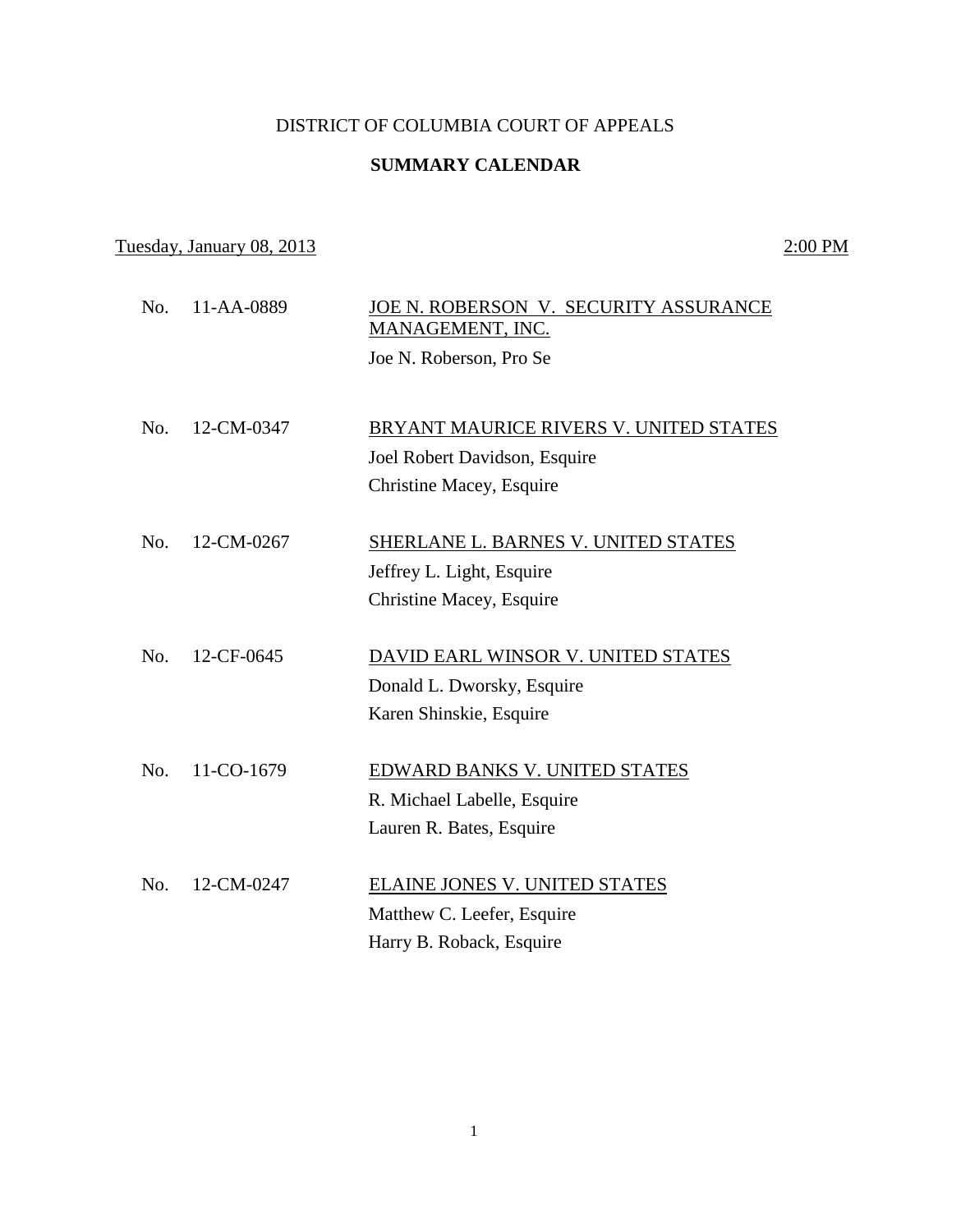# No. 11-AA-1252 KWAKWEA STRIPLING V. D.C. DEP'T OF EMPLOYMENT SERVICES Michael J. Kitzman, Esquire Joel E. Ogden, Esquire No. 12-CV-0166 KESHA KENION V. LOTUS SQUARE APARTMENTS Kesha K. Kenion, Pro Se Antionice Goodson, Esquire No. 11-FM-1448 DEON THOMAS V. SHAMEEKA PANNELL Deon Anthony Thomas, Pro Se No. 12-FM-0257 TAMEKA S. GAINES V. TAMIKA SHERROD Tameka S. Gaines, Pro Se No. 12-FM-0485 GRETCHEN A. RICHARDSON V. FERNELL **RICHARDSON** Larry N. Burch, Esquire Joy Aceves-Amaya, Esquire No. 11-CT-0765 CAIN COOPER V. DISTRICT OF COLUMBIA

George E. Rickman, Esquire Janice Y. Sheppard, Esquire

Tuesday, January  $15, 2013$   $2:00 \text{ PM}$ 

| No. 11-CT-1330 | MANUEL AGUILAR V. DISTRICT OF COLUMBIA |
|----------------|----------------------------------------|
| No. 11-CT-1331 | MANUEL AGUILAR V. DISTRICT OF COLUMBIA |
| No. 11-CT-1332 | MANUEL AGUILAR V. DISTRICT OF COLUMBIA |
|                | Raymond J. Rigat, Esquire              |
|                | John J. Woykovsky, Esquire             |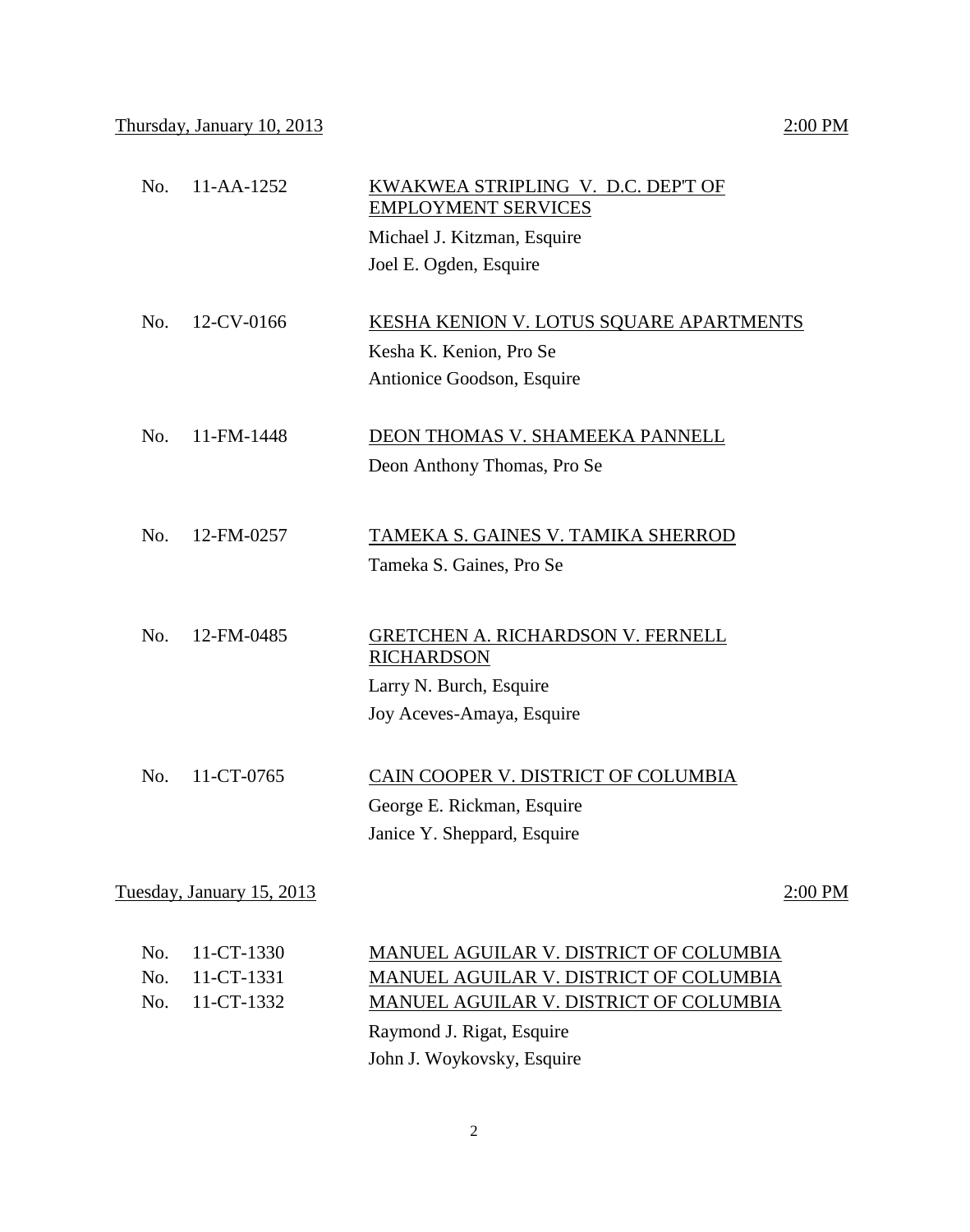| No. | 11-FS-1152                  | IN RE: M.A., APLT                                                         |           |
|-----|-----------------------------|---------------------------------------------------------------------------|-----------|
|     |                             | Edward E. Schwab, Esquire                                                 |           |
|     |                             | Janice Y. Sheppard, Esquire                                               |           |
| No. | 12-AA-0018                  | ONE MINISTRIES, INC. V. MARKEL BREWSTER                                   |           |
|     |                             | Todd L. Cranford, Esquire                                                 |           |
|     |                             | Markel Brewster, Pro Se                                                   |           |
| No. | 12-AA-0575                  | PHIL M. VASKO V. D.C. DEP'T OF EMPLOYMENT                                 |           |
|     |                             | <b>SERVICES</b>                                                           |           |
|     |                             | Michael J. Kitzman, Esquire                                               |           |
|     |                             | Mark W. Bertram, Esquire                                                  |           |
| No. | 12-AA-0174                  | PROVIDENCE HOSPITAL, ET AL V. D.C. DEP'T OF<br><b>EMPLOYMENT SERVICES</b> |           |
|     |                             | Jeffrey W. Ochsman, Esquire                                               |           |
|     |                             | Michael J. Kitzman, Esquire                                               |           |
| No. | 12-AA-0184                  | CHARLES L. JONES V. BATTERIES DELIVERED, INC.                             |           |
|     |                             | Stephen A. Fogdall, Esquire                                               |           |
|     |                             |                                                                           |           |
|     | Thursday, January 17, 2013  |                                                                           | $2:00$ PM |
|     |                             | <b>SPECIAL SITTING - SUMMARY</b>                                          |           |
| No. | 11-FM-1309                  | JEANNETTE JACKSON V. BRENT ALLEYNE                                        |           |
|     |                             | Jeannette Jackson, Pro Se                                                 |           |
|     |                             | Brent Alleyne, Pro Se                                                     |           |
|     | Wednesday, January 23, 2013 |                                                                           | $2:00$ PM |
| No. | 10-CM-1091                  | JOSEPH C. TYSON V. UNITED STATES                                          |           |
|     |                             | David H. Stringer, Esquire                                                |           |
|     |                             | Uma M. Amuluru, Esquire                                                   |           |
|     |                             |                                                                           |           |

3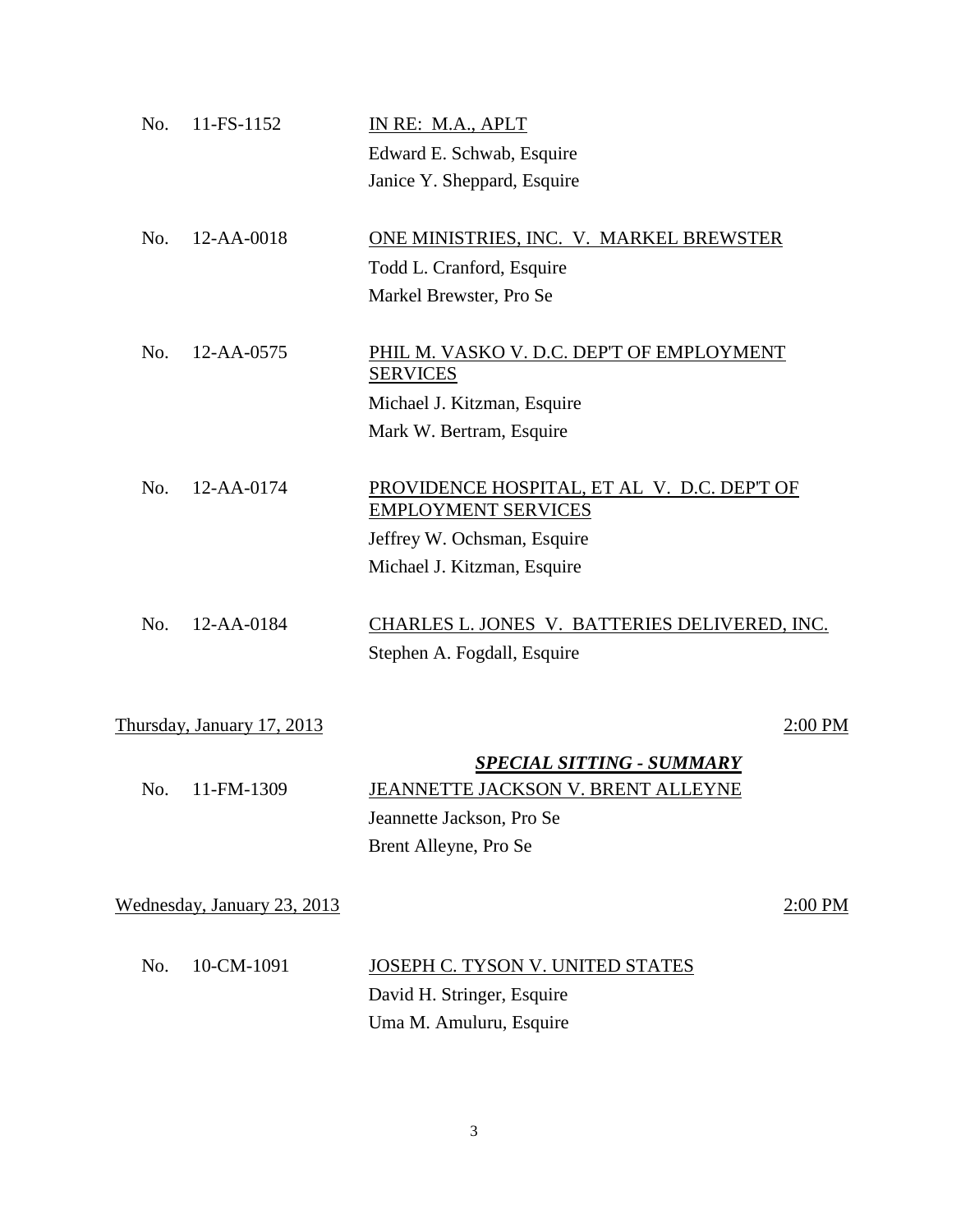| No.        | 11-CO-0961                 | DAJUAN ANTONY STOVER V. UNITED STATES                                                                      |         |
|------------|----------------------------|------------------------------------------------------------------------------------------------------------|---------|
|            |                            | Gaillard T. Hunt, Esquire                                                                                  |         |
|            |                            | Karen Shinskie, Esquire                                                                                    |         |
| No.        | 12-CF-0121                 | PHILLIP E. JOHNSON V. UNITED STATES                                                                        |         |
|            |                            | Craig N. Moore, Esquire                                                                                    |         |
|            |                            | Katherine M. Kelly, Esquire                                                                                |         |
| No.        | 11-AA-1515                 | ELLA MELLENIA JONES V. D.C. DEP'T OF<br><b>EMPLOYMENT SERVICES</b>                                         |         |
|            |                            | Matthew J. Peffer, Esquire                                                                                 |         |
|            |                            | William H. Schladt, Esquire                                                                                |         |
| No.        | 12-CV-0895                 | DARRYL L. BEASLEY V. ROWE CONTRACTING<br>SERVICES, INC., ET AL                                             |         |
|            |                            | Darryl L. Beasley, Pro Se                                                                                  |         |
|            |                            | Kenneth Weckstein, Esquire                                                                                 |         |
| No.        | 12-CV-0047                 | APOLLO CAMERON V. TRACI MITCHELL, AS<br>PERSONAL REPRESENTATIVE OF THE ESTATE OF<br><b>MARTHA ANDERSON</b> |         |
|            |                            | E. Walter Laake, Jr., Esquire                                                                              |         |
|            |                            | Savitria Melton, Pro Se                                                                                    |         |
|            | Thursday, January 24, 2013 |                                                                                                            | 2:00 PM |
| No.<br>No. | 12-CM-0118<br>12-CM-0134   | CHARLES STEVEN CREEK V. UNITED STATES<br>CHARLES STEVEN CREEK V. UNITED STATES                             |         |
|            |                            | Howard Margulies, Esquire                                                                                  |         |
|            |                            | Patricia A. Heffernan, Esquire                                                                             |         |
| No.        | 12-CF-0243                 | <b>CHRISTOPHER R. MORRIS V. UNITED STATES</b>                                                              |         |
|            |                            | Ian A. Williams, Esquire                                                                                   |         |

Elana Suttenberg, Esquire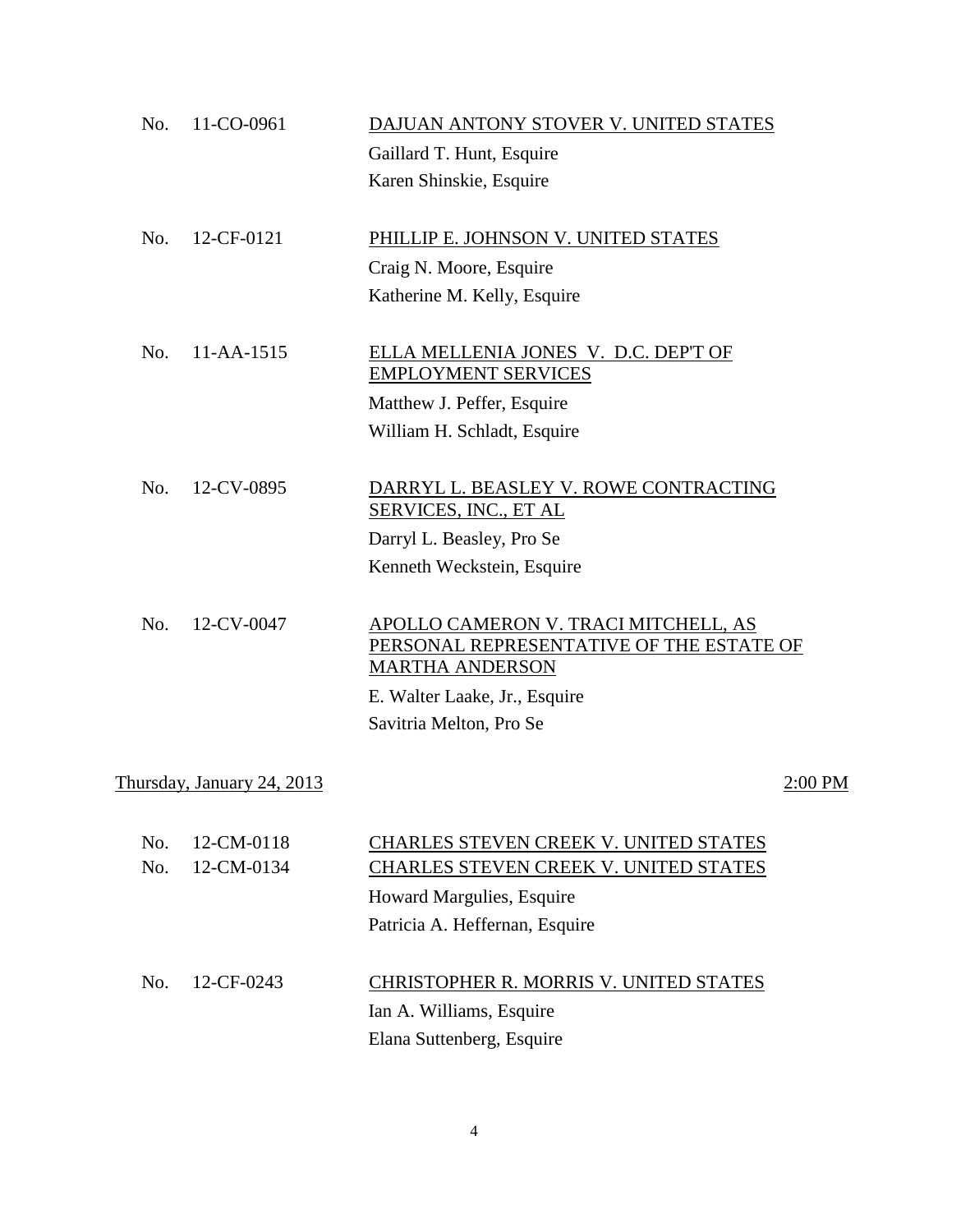| No. | 11-CF-1707                 | GEORGE A. RICE V. UNITED STATES           |         |
|-----|----------------------------|-------------------------------------------|---------|
|     |                            | Susan E. Borecki, Esquire                 |         |
|     |                            | Christopher Macchiaroli, Esquire          |         |
|     |                            |                                           |         |
| No. | $12 - AA - 0397$           | MT&G ENTERPRISES V. SHARRON KORNEGAY-WAHL |         |
|     |                            | Steven J. Kramer, Esquire                 |         |
|     |                            | Sharron Kornegay-Wahl, Pro Se             |         |
|     |                            |                                           |         |
| No. | 12-CM-0087                 | ALVIN TERRELL SMITTIE V. UNITED STATES    |         |
|     |                            | Jeffrey L. Light, Esquire                 |         |
|     |                            | Ann K. H. Simon, Esquire                  |         |
|     |                            |                                           |         |
| No. | 12-CM-0123                 | RODERICK D. RUSSELL V. UNITED STATES      |         |
| No. | 12-CM-0124                 | RICHARD CASTORENO V. UNITED STATES        |         |
|     |                            | Lisa Schopler Resnikoff, Esquire          |         |
|     |                            | Edward E. Schwab, Esquire                 |         |
|     |                            | Peter S. Smith, Esquire                   |         |
|     |                            |                                           |         |
|     | Thursday, January 31, 2013 |                                           | 2:00 PM |
|     |                            |                                           |         |
|     |                            |                                           |         |

| No. | 11-CO-0385 | LONELDON T. WINDSOR V. UNITED STATES    |
|-----|------------|-----------------------------------------|
| No. | 11-CO-0895 | LONELDON T. WINDSOR V. UNITED STATES    |
|     |            | Loneldon T. Windsor, Pro Se             |
|     |            | James M. Perez, Esquire                 |
|     |            |                                         |
| No. | 12-CM-0612 | BRIAN ELLINGTON LAWSON V. UNITED STATES |
| No. | 12-CM-0613 | BRIAN ELLINGTON LAWSON V. UNITED STATES |
|     |            | Rahkel Bouchet, Esquire                 |
|     |            | L. Jackson Thomas, II, Esquire          |